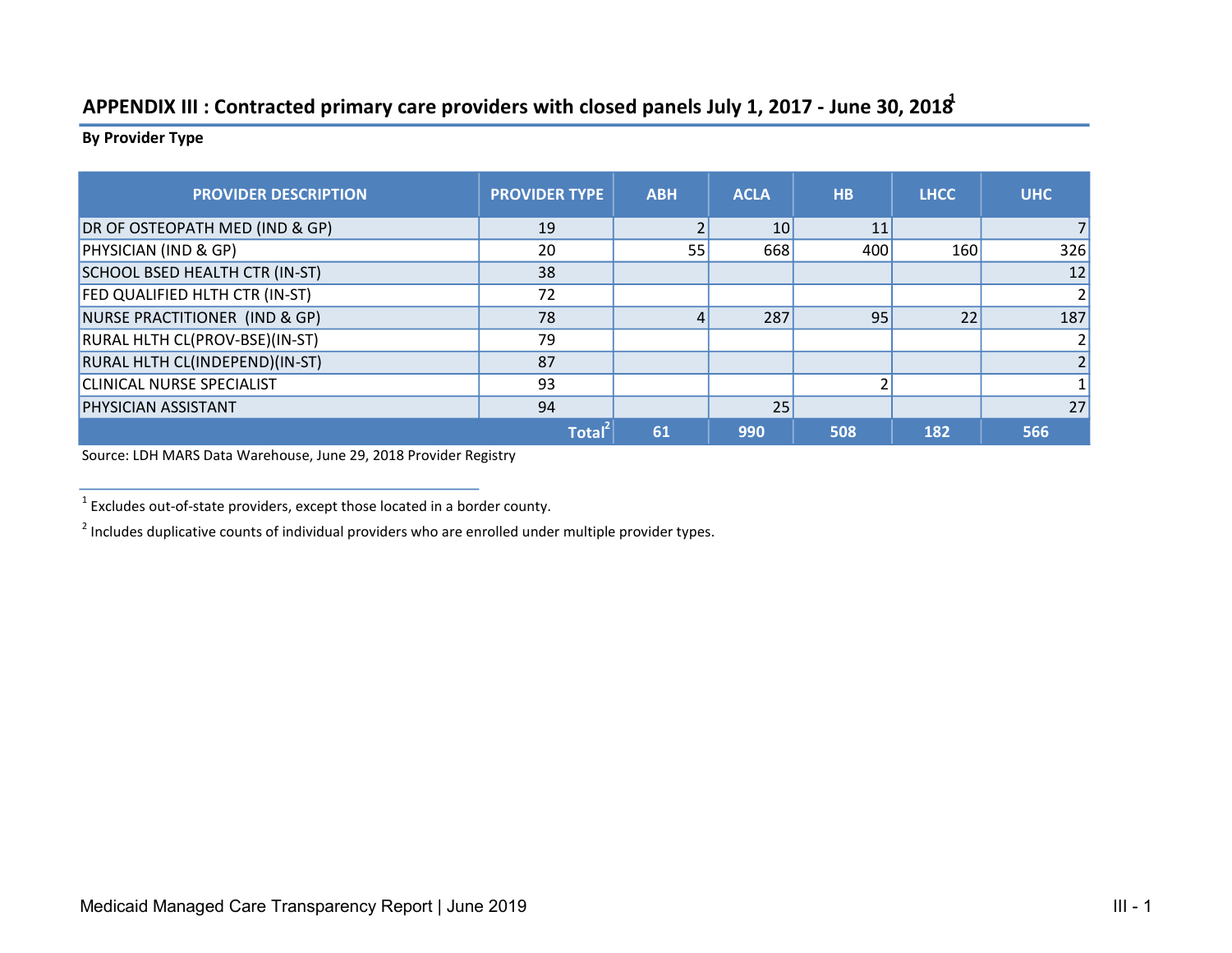## APPENDIX III : Contracted primary care providers with closed panels July 1, 2017 - June 30, 2018<sup>1</sup>

By Provider Taxonomy

| <b>GROUP   CLASSIFICATION</b>                                                                  | <b>Taxonomy</b> | <b>ABH</b> | <b>ACLA</b>    | <b>HB</b>      | <b>LHCC</b>    | <b>UHC</b>     |
|------------------------------------------------------------------------------------------------|-----------------|------------|----------------|----------------|----------------|----------------|
| Emergency Medical Service Providers   Emergency Medical Technician, Basic                      | 146N00000X      |            |                |                |                |                |
| Nursing Service Providers   Registered Nurse                                                   | 163W00000X      |            | $\mathbf{1}$   | $\mathbf{1}$   |                |                |
| Nursing Service Providers   Registered Nurse   General Practice                                | 163WG0000X      |            |                |                |                |                |
| Nursing Service Providers   Registered Nurse   Pediatrics                                      | 163WP0200X      |            |                |                |                |                |
| Nursing Service Providers   Registered Nurse   Women's Health Care, Ambulatory                 | 163WW0101X      |            | $\mathbf{1}$   |                |                |                |
| Other Service Providers   Specialist                                                           | 174400000X      |            | $\overline{2}$ |                | 1              | 11             |
| Group   Multi-Specialty                                                                        | 193200000X      |            |                |                |                |                |
| Allopathic & Osteopathic Physicians   Allergy & Immunology                                     | 207K00000X      | 1          |                |                |                |                |
| Allopathic & Osteopathic Physicians   Emergency Medicine                                       | 207P00000X      |            | 16             | $1\,$          | $\overline{2}$ |                |
| Allopathic & Osteopathic Physicians   Emergency Medicine   Pediatric Emergency Medicine        | 207PP0204X      |            | 1              |                |                |                |
| Allopathic & Osteopathic Physicians   Family Medicine                                          | 207Q00000X      |            | 309            | 213            | 73             | 127            |
| Allopathic & Osteopathic Physicians   Family Medicine   Adolescent Medicine                    | 207QA0000X      |            | $\overline{2}$ |                |                |                |
| Allopathic & Osteopathic Physicians   Family Medicine   Adult Medicine                         | 207QA0505X      |            | 3              |                |                |                |
| Allopathic & Osteopathic Physicians   Family Medicine   Geriatric Medicine                     | 207QG0300X      |            | 1              |                |                |                |
| Allopathic & Osteopathic Physicians   Family Medicine   Hospice and Palliative Medicine        | 207QH0002X      |            |                |                | $\mathbf 1$    |                |
| Allopathic & Osteopathic Physicians   Family Medicine   Sports Medicine                        | 207QS0010X      |            |                | $\mathbf{1}$   |                | $\overline{2}$ |
| Allopathic & Osteopathic Physicians   Family Medicine   Sleep Medicine                         | 207QS1201X      |            |                |                | $\mathbf{1}$   |                |
| Allopathic & Osteopathic Physicians   Internal Medicine                                        | 207R00000X      | 43         | 191            | 178            | 47             | 123            |
| Allopathic & Osteopathic Physicians   Internal Medicine   Cardiovascular Disease               | 207RC0000X      | $1\vert$   | 5              | 3              |                |                |
| Allopathic & Osteopathic Physicians   Internal Medicine   Endocrinology, Diabetes & Metabolism | 207RE0101X      |            | 2              | 1              |                |                |
| Allopathic & Osteopathic Physicians   Internal Medicine   Geriatric Medicine                   | 207RG0300X      |            | $\mathbf{1}$   |                | $1\,$          |                |
| Allopathic & Osteopathic Physicians   Internal Medicine   Hospice and Palliative Medicine      | 207RH0002X      |            |                |                | $\mathbf{1}$   |                |
| Allopathic & Osteopathic Physicians   Internal Medicine   Hematology & Oncology                | 207RH0003X      |            |                |                |                |                |
| Allopathic & Osteopathic Physicians   Internal Medicine   Infectious Disease                   | 207RI0200X      | $1\vert$   | 8              | $\mathbf{1}$   |                |                |
| Allopathic & Osteopathic Physicians   Internal Medicine   Nephrology                           | 207RN0300X      |            | $\overline{2}$ |                |                |                |
| Allopathic & Osteopathic Physicians   Internal Medicine   Pulmonary Disease                    | 207RP1001X      |            | $\mathbf{1}$   |                |                |                |
| Allopathic & Osteopathic Physicians   Internal Medicine   Rheumatology                         | 207RR0500X      |            | $\mathbf{1}$   | $\overline{2}$ |                |                |
| Allopathic & Osteopathic Physicians   Internal Medicine   Sleep Medicine                       | 207RS0012X      |            | $\mathbf{1}$   |                | $\mathbf 1$    |                |
| Allopathic & Osteopathic Physicians   Obstetrics & Gynecology                                  | 207V00000X      |            | $\mathbf{1}$   |                |                |                |
| Allopathic & Osteopathic Physicians   Otolaryngology                                           | 207Y00000X      |            |                |                |                |                |
| Allopathic & Osteopathic Physicians   Pediatrics                                               | 208000000X      | $4\vert$   | 158            | 3              | 42             | 65             |
| Allopathic & Osteopathic Physicians   Pediatrics   Adolescent Medicine                         | 2080A0000X      |            | 8              |                | $\mathbf{1}$   |                |
| Allopathic & Osteopathic Physicians   Pediatrics   Neonatal-Perinatal Medicine                 | 2080N0001X      |            | $\mathbf{1}$   |                |                |                |
| Allopathic & Osteopathic Physicians   Pediatrics   Pediatric Critical Care Medicine            | 2080P0203X      |            | $\mathbf{1}$   |                |                |                |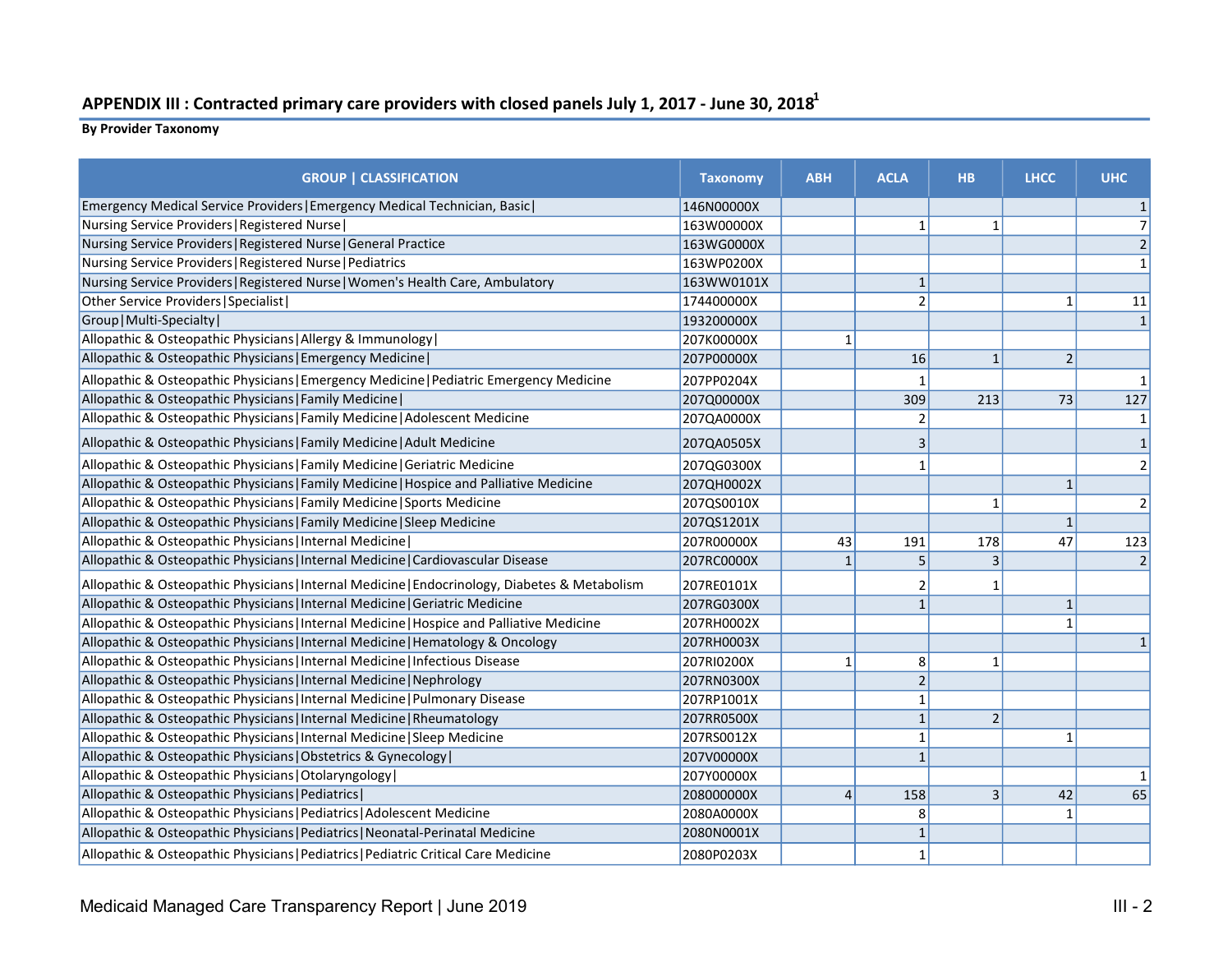| <b>GROUP   CLASSIFICATION</b>                                                                          | <b>Taxonomy</b> | <b>ABH</b>   | <b>ACLA</b>     | <b>HB</b>      | <b>LHCC</b>  | <b>UHC</b>     |
|--------------------------------------------------------------------------------------------------------|-----------------|--------------|-----------------|----------------|--------------|----------------|
| Allopathic & Osteopathic Physicians   Pediatrics   Pediatric Emergency Medicine                        | 2080P0204X      |              | $\overline{2}$  |                | $\mathbf{1}$ |                |
| Allopathic & Osteopathic Physicians   Pediatrics   Pediatric Hematology-Oncology                       | 2080P0207X      |              | $\overline{2}$  |                |              |                |
| Allopathic & Osteopathic Physicians   Pediatrics   Pediatric Infectious Diseases                       | 2080P0208X      |              | $\overline{2}$  |                |              |                |
| Allopathic & Osteopathic Physicians   Pediatrics   Pediatric Pulmonology                               | 2080P0214X      |              | $\mathbf{1}$    |                |              |                |
| Allopathic & Osteopathic Physicians   Preventive Medicine   Clinical Informatics                       | 2083C0008X      |              |                 |                | $\mathbf{1}$ |                |
| Allopathic & Osteopathic Physicians   Preventive Medicine   Occupational Medicine                      | 2083X0100X      |              | $\overline{2}$  |                |              |                |
| Allopathic & Osteopathic Physicians   Psychiatry & Neurology   Psychiatry                              | 2084P0800X      |              | 1               | $\mathbf{1}$   |              |                |
| Allopathic & Osteopathic Physicians   Radiology   Diagnostic Radiology                                 | 2085R0202X      |              | $\mathbf{1}$    |                |              |                |
| Allopathic & Osteopathic Physicians   Surgery                                                          | 208600000X      |              |                 | $\mathbf{1}$   |              |                |
| Allopathic & Osteopathic Physicians   General Practice                                                 | 208D00000X      |              | 15              | 9              |              | 5              |
| Allopathic & Osteopathic Physicians   Hospitalist                                                      | 208M00000X      | $\mathbf{1}$ | $\vert$ 3       |                | $\mathbf{1}$ |                |
| Ambulatory Health Care Facilities   Clinic/Center                                                      | 261Q00000X      |              | $\overline{2}$  |                |              |                |
| Ambulatory Health Care Facilities   Clinic/Center   Federally Qualified Health Center (FQHC)           | 261QF0400X      |              |                 |                |              | 2              |
| Ambulatory Health Care Facilities   Clinic/Center   Health Service                                     | 261QH0100X      |              |                 |                |              | $\overline{2}$ |
| Ambulatory Health Care Facilities   Clinic/Center   Multi-Specialty                                    | 261QM1300X      |              |                 |                |              | $\overline{2}$ |
| Ambulatory Health Care Facilities   Clinic/Center   Primary Care                                       | 261QP2300X      |              | $\overline{4}$  |                |              |                |
| Ambulatory Health Care Facilities   Clinic/Center   Rural Health                                       | 261QR1300X      |              | $\mathbf 1$     |                |              | $\overline{a}$ |
| Ambulatory Health Care Facilities   Clinic/Center   Student Health                                     | 261QS1000X      |              |                 |                |              | 10             |
| Ambulatory Health Care Facilities   Clinic/Center   Urgent Care                                        | 261QU0200X      |              |                 | $\mathbf{1}$   |              |                |
| Hospitals   General Acute Care Hospital                                                                | 282N00000X      |              | $\mathbf{1}$    |                |              |                |
| Physician Assistants & Advanced Practice Nursing Providers   Physician Assistant                       | 363A00000X      |              | 17              |                |              | 18             |
| Physician Assistants & Advanced Practice Nursing Providers   Physician Assistant   Medical             | 363AM0700X      |              | 5 <sup>1</sup>  |                |              | 11             |
| Physician Assistants & Advanced Practice Nursing Providers   Physician Assistant   Surgical            | 363AS0400X      |              | $\overline{2}$  |                |              | $\mathbf{1}$   |
| Physician Assistants & Advanced Practice Nursing Providers   Nurse Practitioner                        | 363L00000X      |              | $\overline{53}$ | 19             | 3            | 117            |
| Physician Assistants & Advanced Practice Nursing Providers   Nurse Practitioner   Acute Care           | 363LA2100X      |              | 5 <sup>1</sup>  |                |              | $\overline{a}$ |
| Physician Assistants & Advanced Practice Nursing Providers   Nurse Practitioner   Adult Health         | 363LA2200X      | 1            | 17              | $\overline{2}$ | 3            | 10             |
| Physician Assistants & Advanced Practice Nursing Providers   Nurse Practitioner   Community Health     | 363LC1500X      |              | 1               |                |              |                |
| Physician Assistants & Advanced Practice Nursing Providers   Nurse Practitioner   Family               | 363LF0000X      | 3            | 192             | 72             | 18           | 111            |
| Physician Assistants & Advanced Practice Nursing Providers   Nurse Practitioner   Gerontology          | 363LG0600X      |              |                 |                |              | $\vert$ 2      |
| Physician Assistants & Advanced Practice Nursing Providers   Nurse Practitioner   Neonatal, Critical   |                 |              |                 |                |              |                |
| Care                                                                                                   | 363LN0005X      |              |                 |                |              | 1              |
| Physician Assistants & Advanced Practice Nursing Providers   Nurse Practitioner   Pediatrics           | 363LP0200X      |              | 24              | $\mathbf{1}$   |              | 13             |
| Physician Assistants & Advanced Practice Nursing Providers   Nurse Practitioner   Pediatrics, Critical |                 |              |                 |                |              |                |
| Care                                                                                                   | 363LP0222X      |              |                 | 1              |              | $\mathbf 1$    |
| Physician Assistants & Advanced Practice Nursing Providers   Nurse Practitioner   Primary Care         | 363LP2300X      |              | $\vert$ 2       |                |              |                |
| Physician Assistants & Advanced Practice Nursing Providers   Nurse Practitioner   School               | 363LS0200X      |              | $\overline{2}$  |                |              | $\mathbf{2}$   |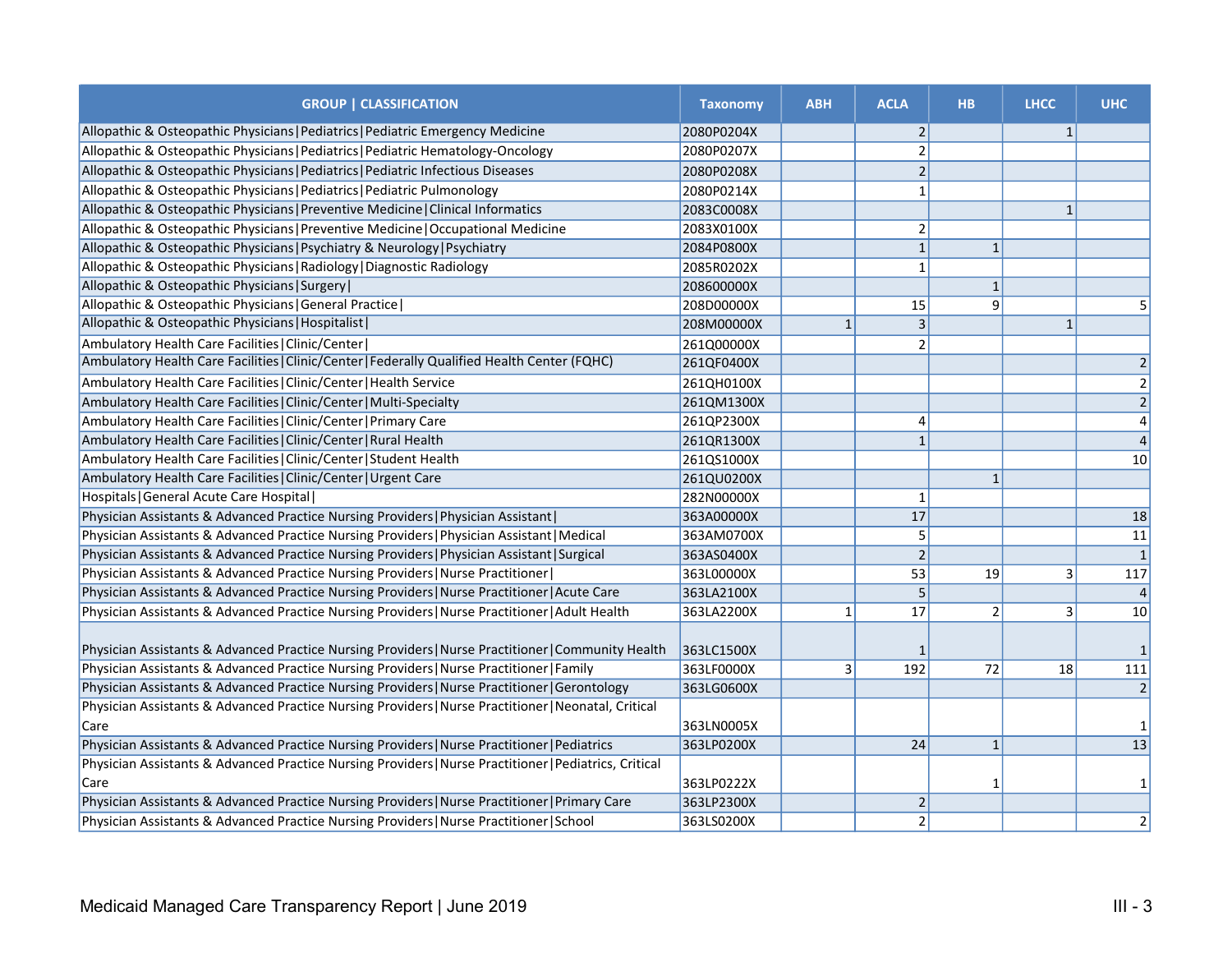| <b>GROUP   CLASSIFICATION</b>                                                                                    | <b>Taxonomy</b> | <b>ABH</b> | <b>ACLA</b> | <b>HB</b> | <b>LHCC</b> | <b>UHC</b> |
|------------------------------------------------------------------------------------------------------------------|-----------------|------------|-------------|-----------|-------------|------------|
| Physician Assistants & Advanced Practice Nursing Providers   Nurse Practitioner   Women's Health                 | 363LW0102X      |            |             |           |             |            |
| Physician Assistants & Advanced Practice Nursing Providers   Nurse Practitioner   Occupational Health 363LX0106X |                 |            |             |           |             |            |
| Physician Assistants & Advanced Practice Nursing Providers   Clinical Nurse Specialist   Acute Care              | 364SA2100X      |            |             |           |             |            |
| Physician Assistants & Advanced Practice Nursing Providers Clinical Nurse Specialist Family Health               | 364SF0001X      |            |             |           |             |            |
| Physician Assistants & Advanced Practice Nursing Providers   Clinical Nurse Specialist   Pediatrics              | 364SP0200X      |            |             |           |             |            |
| Physician Assistants & Advanced Practice Nursing Providers   Nurse Anesthetist, Certified Registered             | 367500000X      |            |             |           |             |            |
| Student, Health Care   Student in an Organized Health Care Education/Training Program                            | 390200000X      |            | 10          |           |             | 11         |
|                                                                                                                  | <b>Total</b>    | 64         | 1,091       | 514       | 198         | 685        |

Source: LDH MARS Data Warehouse, June 29, 2018 Provider Registry

 $1$  Excludes out-of-state providers, except those located in a border county.

 $<sup>2</sup>$  Includes duplicative counts of individual providers who are enrolled under multiple provider taxonomies.</sup>